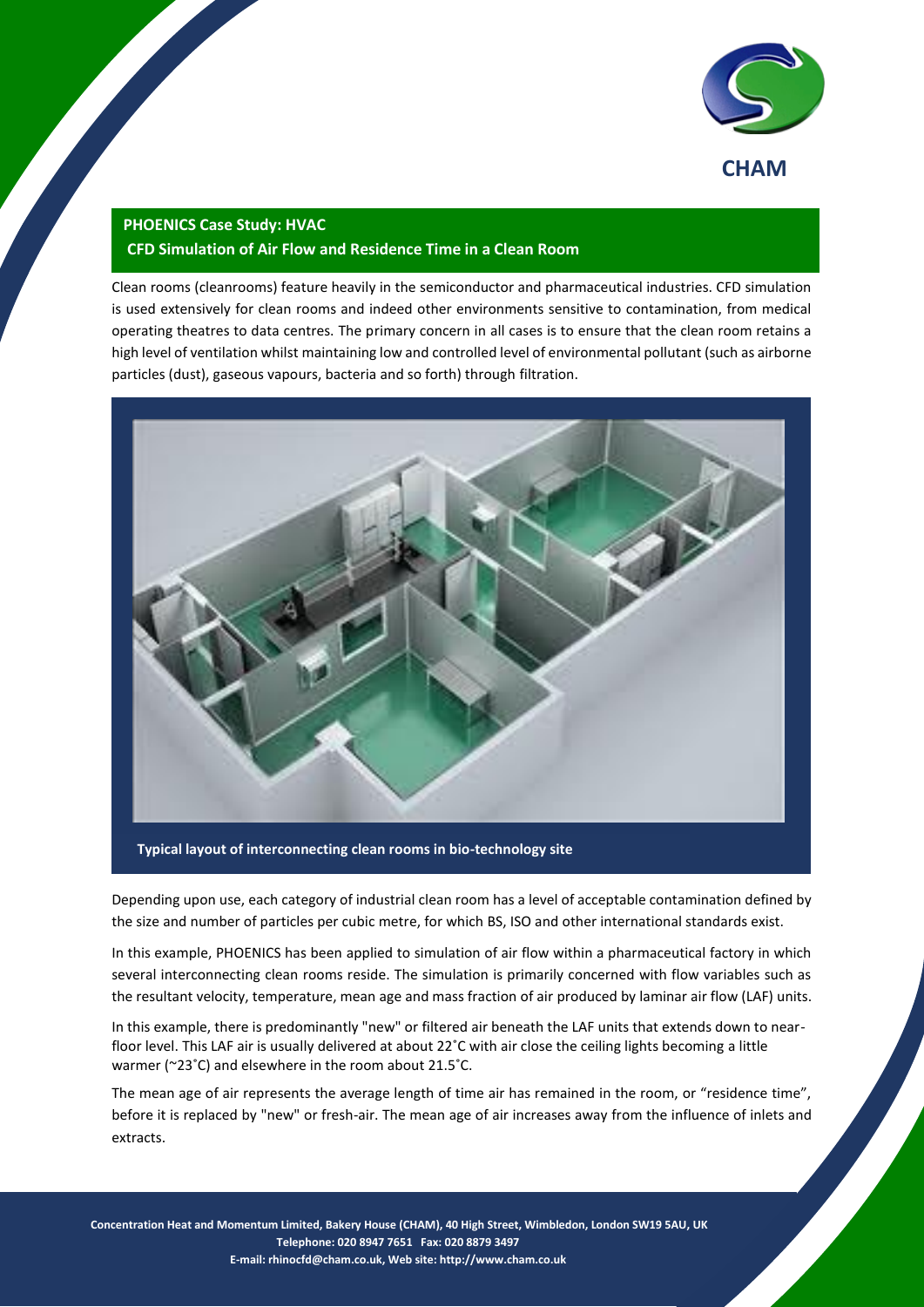

lighting

2